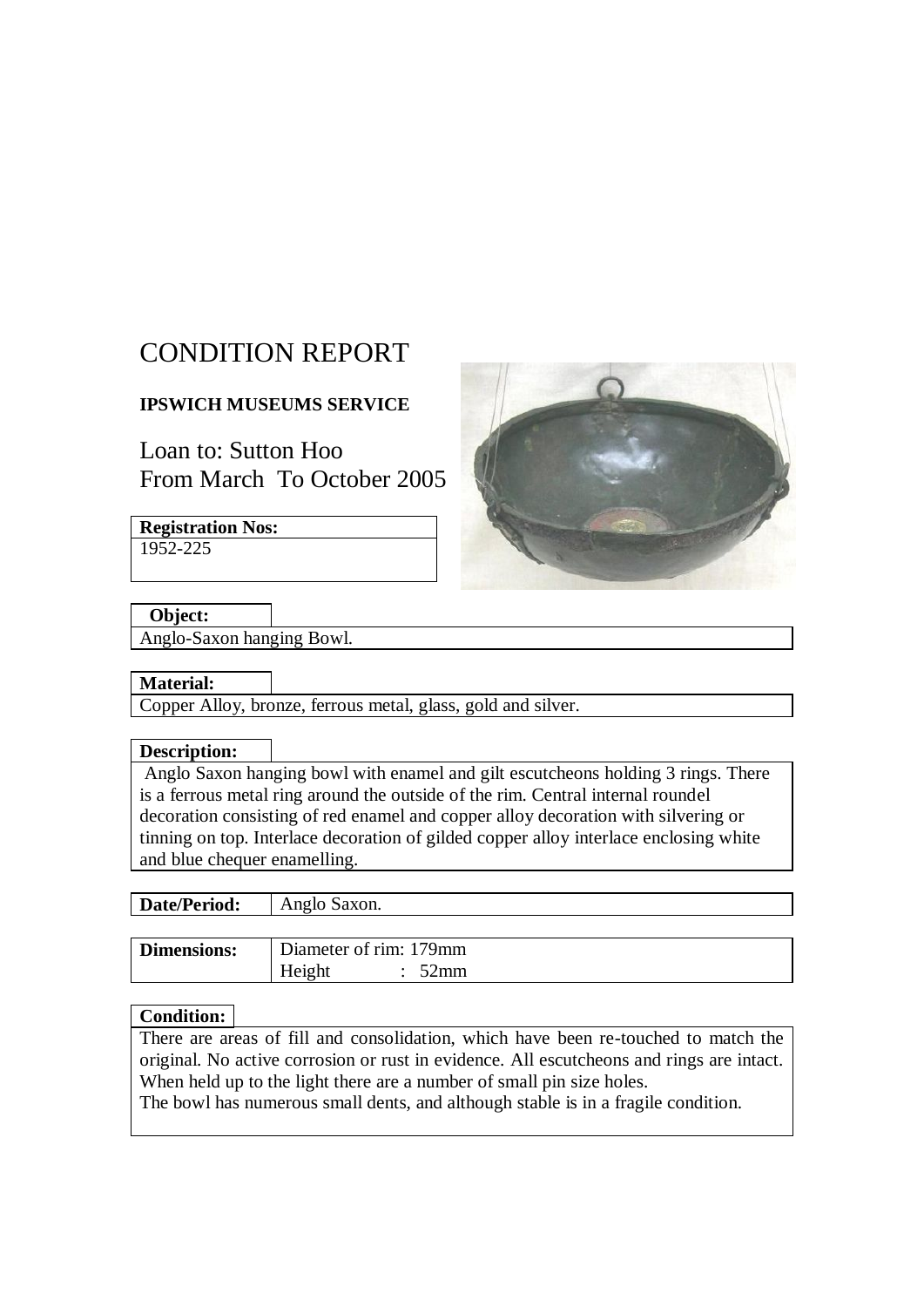#### **Carriers/ Crate No:**

Carried by representative of Sutton Hoo accompanied by representative of Ipswich Museum.

## **Handling Notes:**

Do not rest on a hard abrasive surface, always use softening. WEAR GLOVES when handling.

#### **Packing Materials:**

Acid free materials and boxed

#### **Provenance**

Excavated by Nina F Layard in 1906, at Hadleigh Rd Cemetery Ipswich.

#### **Mount:**

N/A

#### **Conservation requirements:**

Should not be displayed in the vicinity of a heating source. **Light levels**: Not Applicable **UV** : Not Applicable. **TempC** :Room temperature **Relative Humidity** : Below 50% **Security:-**Display in a secure case.

#### Object Out

| Signed for Ipswich Museum: | Date: |
|----------------------------|-------|
| Signed for Sutton Hoo      | Date  |
| <b>Object Return</b>       |       |
| Signed for Ipswich Museum: | Date: |
| Signed for Sutton Hoo      | Date  |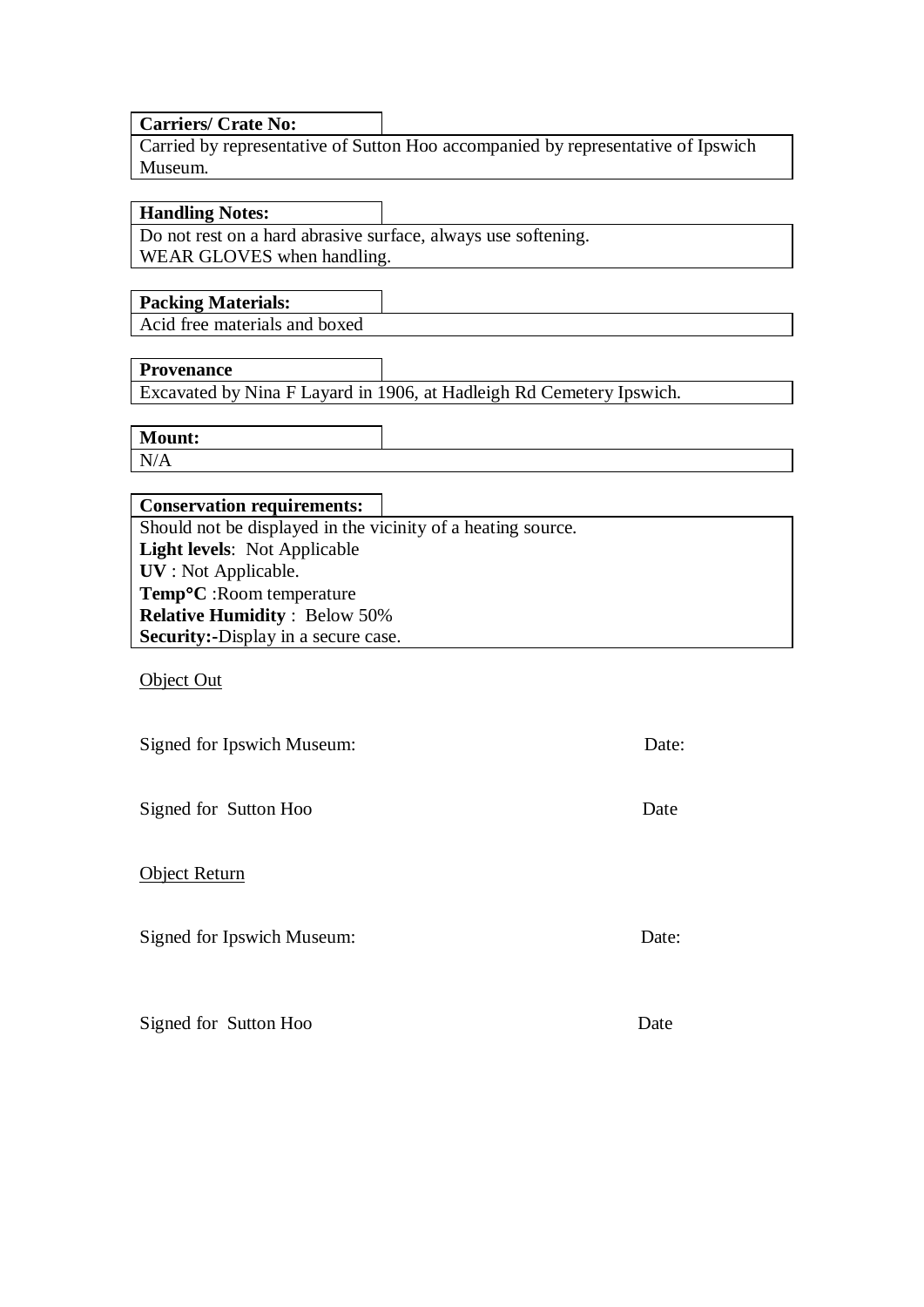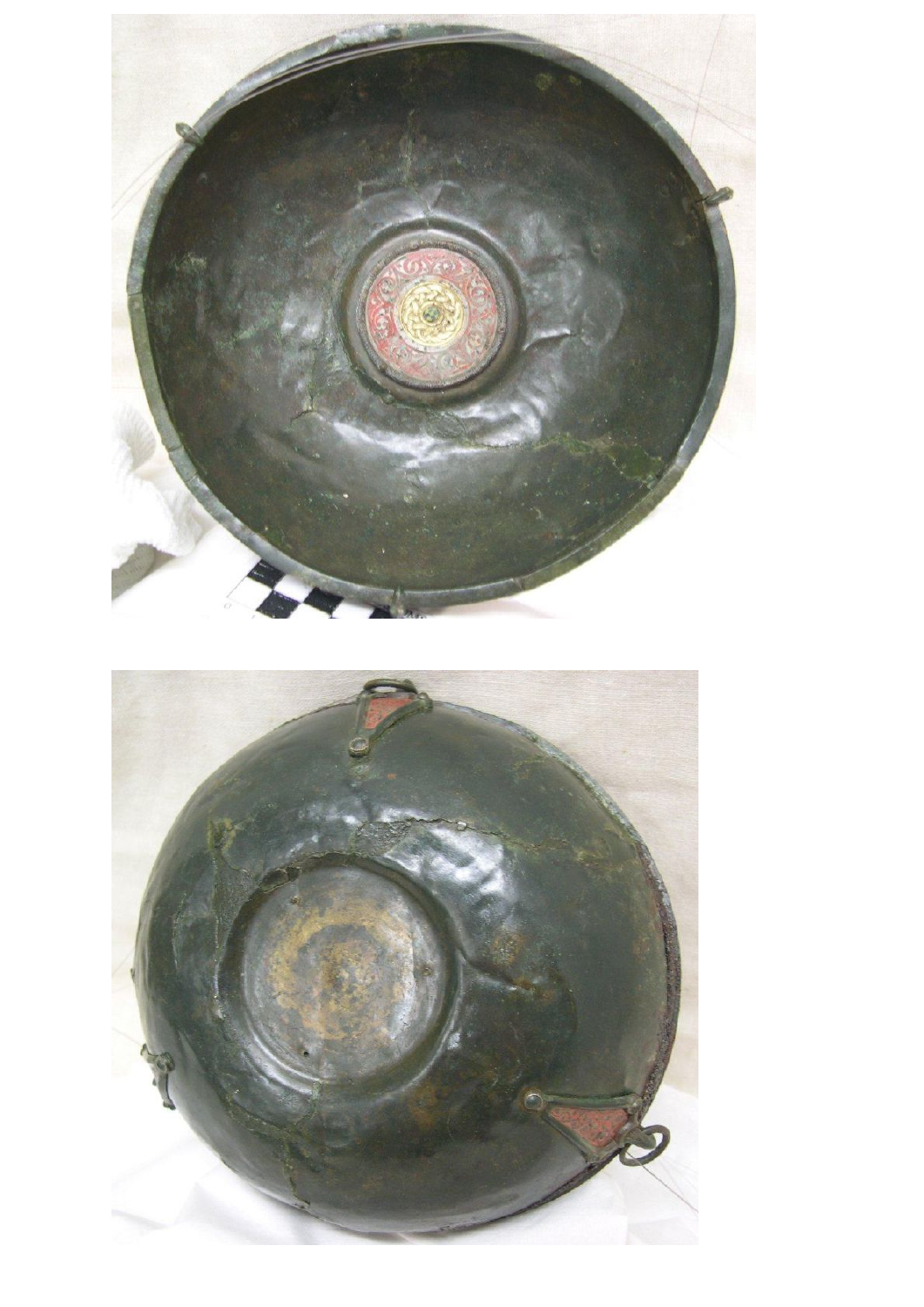